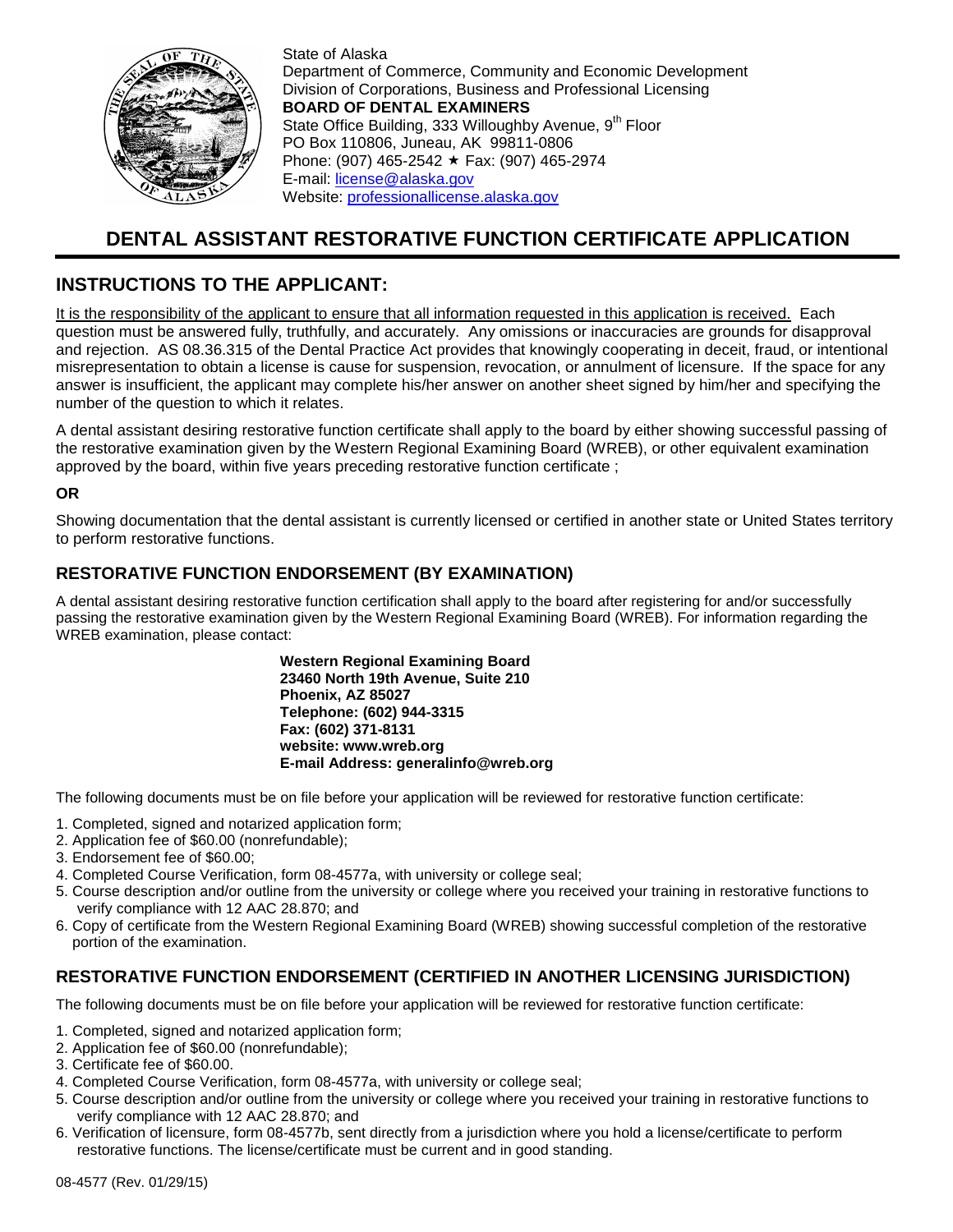### **GENERAL INFORMATION**

Make any checks or money orders payable to the State of Alaska.

### **APPLICATION REVIEW**

Applications will be processed according to the date received. You will be notified in writing as soon as your application has been reviewed.

Average processing time to complete the file is from four to six weeks.

Applications are processed as quickly as possible. Unnecessary telephone calls to our office delay processing. Because of telephone calls regarding the status of application and because of privacy issues, **we prefer to restrict our telephone responses to the applicant only.** If you are concerned about your application being received in our office, mail it "Certified – Return Receipt Requested." You will receive a delivery notice from the post office.

### **RENEWAL INFORMATION**

All certificates expire on February 28 of odd-numbered years, regardless of when issued, except certificates issued within 90 days of the expiration which are issued through the next biennium.

### **ADDRESS CHANGE**

In accordance with 12 AAC 02.900, a person must notify the division, in writing, of a change of address.

### **SOCIAL SECURITY NUMBERS**

AS 08.01.060 and 08.01.100 requires that a U.S. Social Security Number be on file with the division before a professional license is issued or renewed for an individual. If you do not have a U.S. Social Security Number, please complete the Request for Exception from Social Security Number Requirement form located at: [professionallicense.alaska.gov](http://professionallicense.alaska.gov/)

### **PUBLIC INFORMATION**

Please be aware that all information on the initial application form will be available to the public, unless required to be kept confidential by state or federal law. Information about current licensees, including mailing addresses, is available on the division's website at: *[professionallicense.alaska.gov](http://professionallicense.alaska.gov/) ---* under License Search.

### **PAYMENT OF CHILD SUPPORT AND STUDENT LOANS**

If the Alaska Child Support Enforcement Division has determined that you are in arrears on child support, or if the Alaska Commission on Postsecondary Education has determined you are in loan default, you may be issued a nonrenewable temporary license valid for 150 days. Contact Child Support Services at (907) 269-6900 or the Postsecondary Education office at (907) 465-2962 or 1-800-441-2962 to resolve payment issues.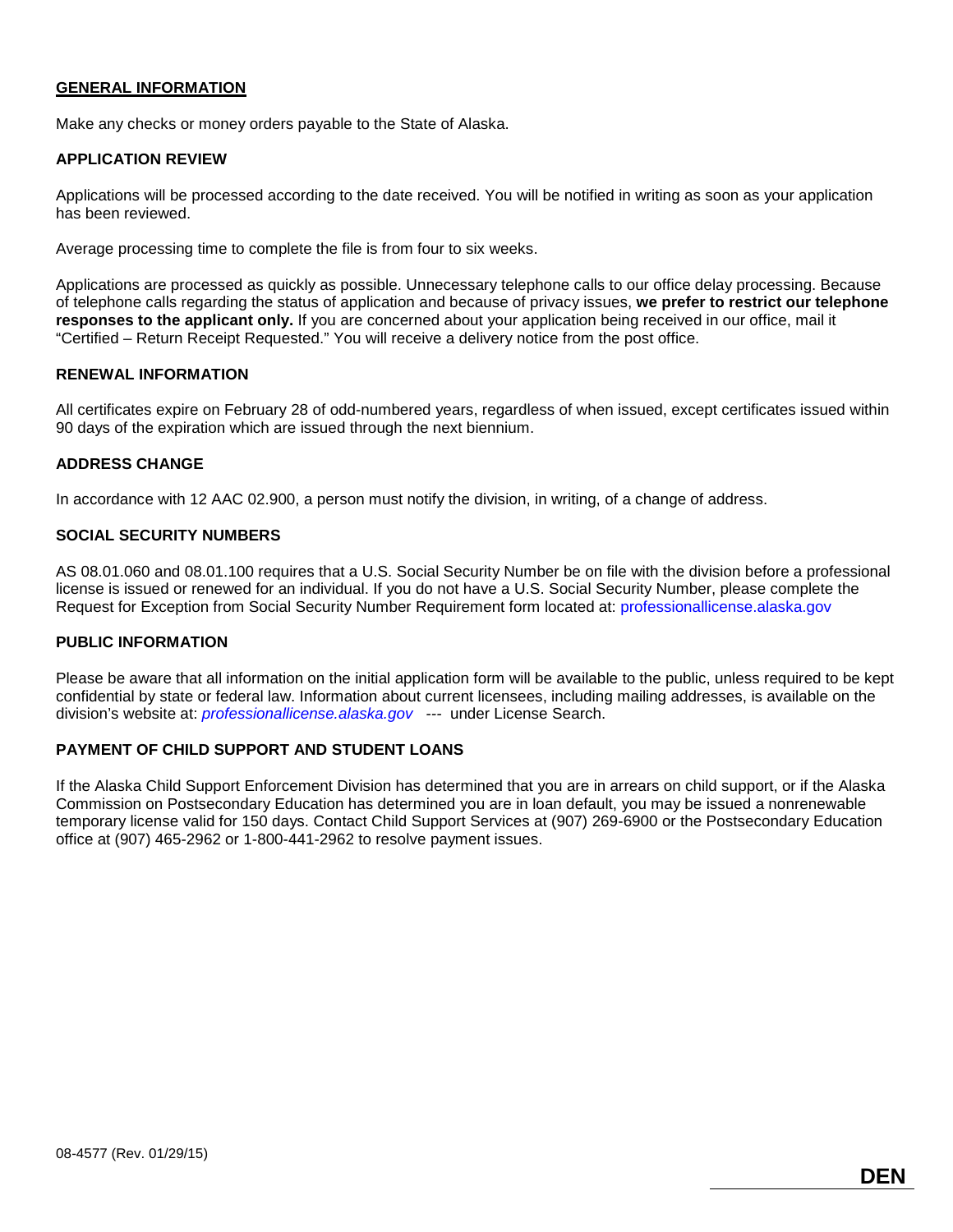| <b>THE</b> |
|------------|
|            |

State of Alaska Department of Commerce, Community and Economic Development Division of Corporations, Business and Professional Licensing **BOARD OF DENTAL EXAMINERS** State Office Building, 333 Willoughby Avenue, 9<sup>th</sup> Floor PO Box 110806, Juneau, AK 99811-0806 Phone: (907) 465-2542 ★ Fax: (907) 465-2974 E-mail: [license@alaska.gov](mailto:license@alaska.gov) Website: [professionallicense.alaska.gov](http://professionallicense.alaska.gov/) 

For Division Use Only

## **APPLICATION FOR DENTAL ASSISTANT RESTORATIVE FUNCTION CERTIFICATE**

 **PERMIT FEE: \$60.00 State of Alaska**

**NONREFUNDABLE APPLICATION FEE: \$60.00** Personal check or money order made payable to:

**WALL CERTIFICATE FEE (optional): \$20.00**

I hereby apply for certification to perform restorative functions in the State of Alaska, and submit the following statements, under oath, and herewith enclose the required documents and fees.

### **INSTRUCTIONS TO THE APPLICANT**

It is the responsibility of the applicant to ensure that all information requested in this application is received. Each question must be answered fully, truthfully, and accurately. Any omissions or inaccuracies are grounds for disapproval and rejection. AS 08.36.315 of the Dental Practice Act provides that knowingly cooperating in deceit, fraud, or intentional misrepresentation to obtain a license is cause for suspension, revocation, or annulment of licensure. If the space for any answer is insufficient, the applicant may complete his/her answer on another sheet signed by him/her and specifying the number of the question to which it relates.

### **Type or print all requested data.**

|    |                                                                                                                                           | Last<br>First                                                                                                                                                                                                                        | M.I.                      |  |  |  |
|----|-------------------------------------------------------------------------------------------------------------------------------------------|--------------------------------------------------------------------------------------------------------------------------------------------------------------------------------------------------------------------------------------|---------------------------|--|--|--|
|    |                                                                                                                                           |                                                                                                                                                                                                                                      |                           |  |  |  |
| 2. |                                                                                                                                           | Mailing Address: National Address: National Address: National Address: National Address: National Address: National Address: National Address: National Address: National Address: National Address: National Address: Nationa       |                           |  |  |  |
|    |                                                                                                                                           | Zip Code: __________________                                                                                                                                                                                                         |                           |  |  |  |
| 3. |                                                                                                                                           |                                                                                                                                                                                                                                      |                           |  |  |  |
|    |                                                                                                                                           | <u>in the contract of the contract of the contract of the contract of the contract of the contract of the contract of the contract of the contract of the contract of the contract of the contract of the contract of the contra</u> |                           |  |  |  |
|    |                                                                                                                                           |                                                                                                                                                                                                                                      |                           |  |  |  |
|    |                                                                                                                                           |                                                                                                                                                                                                                                      |                           |  |  |  |
|    |                                                                                                                                           | 6. SSN: $\frac{\qquad}{\qquad}$ Required by AS 08.01.060(b)) Date of Birth: $\qquad \qquad$ Sex: $\Box$ Female                                                                                                                       | Male                      |  |  |  |
|    |                                                                                                                                           |                                                                                                                                                                                                                                      |                           |  |  |  |
|    |                                                                                                                                           |                                                                                                                                                                                                                                      | $\frac{1}{\text{(date)}}$ |  |  |  |
| 8. | How many years have you devoted to the clinical practice of dental assisting? ______________________                                      |                                                                                                                                                                                                                                      |                           |  |  |  |
| 9. | List other states where you are currently licensed or certified to perform restorative functions.<br>Provide number and date of issuance: |                                                                                                                                                                                                                                      |                           |  |  |  |
|    |                                                                                                                                           |                                                                                                                                                                                                                                      |                           |  |  |  |
|    |                                                                                                                                           |                                                                                                                                                                                                                                      |                           |  |  |  |

10. Date and location of restorative WREB examination: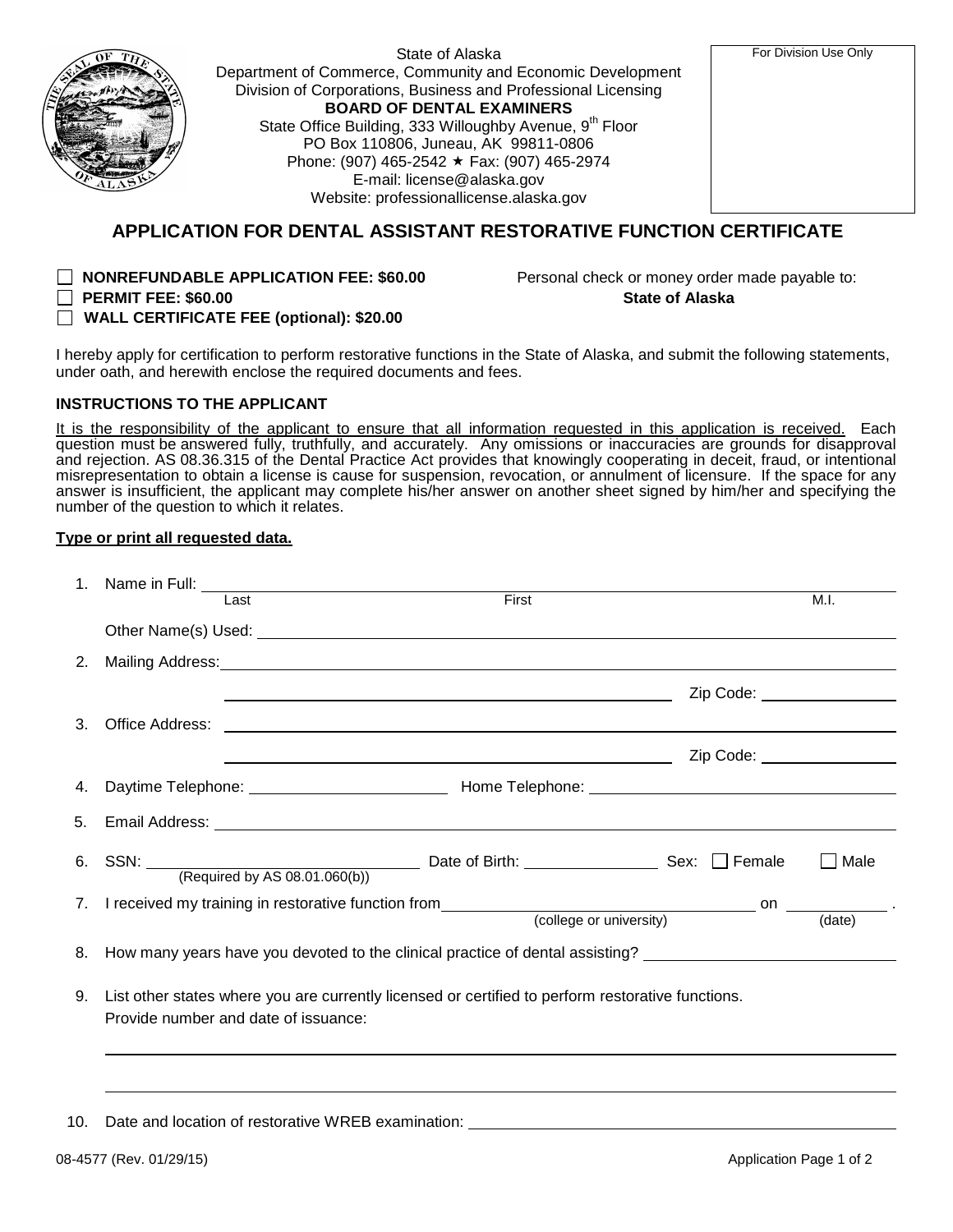**I HEREBY CERTIFY that the information contained in this application is true and correct to the best of my knowledge. I further certify that all credentials supplied by me are true and correct. I understand that any false information or falsification of credentials may result in failure to obtain a certificate to perform restorative functions in the State of Alaska.**

**I have read the Alaska Dental Hygiene Practice Act. I solemnly declare upon my honor that, if granted a certificate to perform restorative functions in Alaska, I will respectfully comply with any law governing the performance of restorative functions in this state, and I will do my best to uphold and maintain the ethics of the profession.**

| <b>Signature of Applicant</b> |                                                                                                               |
|-------------------------------|---------------------------------------------------------------------------------------------------------------|
|                               |                                                                                                               |
| $20$ .                        |                                                                                                               |
|                               |                                                                                                               |
|                               | SIGN HERE<br>SUBSCRIBED AND SWORN before me, a Notary Public, in and for the State of<br><b>Notary Public</b> |

SEAL My Commission Expires: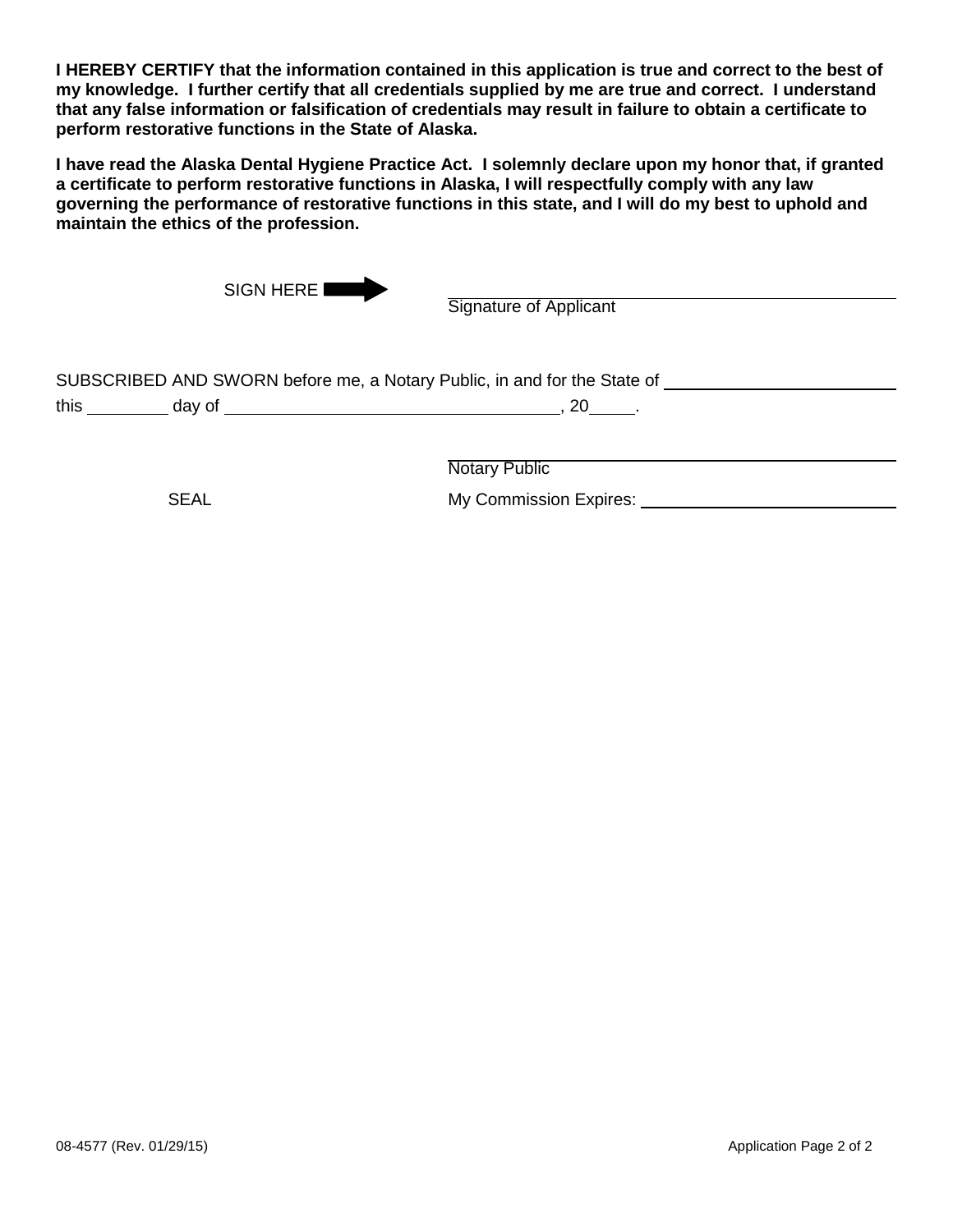### **Department of Commerce, Community, and Economic Development Division of Corporations, Business and Professional Licensing BOARD OF DENTAL EXAMINERS 333 Willoughby Avenue, 9th Floor P.O. Box 110806 Juneau, Alaska 99811-0806 E-mail: [license@alaska.gov](mailto:license@alaska.gov) Website: [professionallicense.alaska.gov](http://professionallicense.alaska.gov/)**

## **COURSE VERIFICATION**

### **TO WHOM IT MAY CONCERN:**

**I am applying for** certification to allow me to perform restorative function in the State of Alaska. The Board of Dental Examiners requires that this form be completed by the institution where I received my training in restorative functions. **Please complete this form and attach a course description and/or course outline of the restorative function course and return it directly to the address above.**

I hereby release all academic records necessary to complete the following questionnaire to the Board of Dental Examiners.

Name as Given on Diploma Signature of Applicant Other Name(s) Used (if applicable) **Date of Graduation** Date of Graduation Name of Institution:  $\blacksquare$ Address: Course Title: Course Content: Please check the appropriate box that applies to the course that the applicant attended: YES NO 1. the physical, chemical, and biological properties of dental materials, including amalgam and composite materials П 2. the limitations and acceptability of a dental material based on the physical, chemical, and biological properties of the material П 3. proper safety when using dental materials, including appropriate infection control and mercury hygiene П П 4. dental anatomy and occlusion 5. isolation procedures 6. proper placement and finishing of restorative materials П 7. assessment outcomes that measure the stated goals and objectives  **Attach a course description and/or course outline of restorative functions course.**

| I HEREBY CERTIFY that the above information regarding the training in restorative function that                   |  |  |  |
|-------------------------------------------------------------------------------------------------------------------|--|--|--|
| completed is true and correct to the best of my                                                                   |  |  |  |
| knowledge, and that he/she has acquired the necessary knowledge and proficiency to perform restorative functions. |  |  |  |

(University or College Seal)